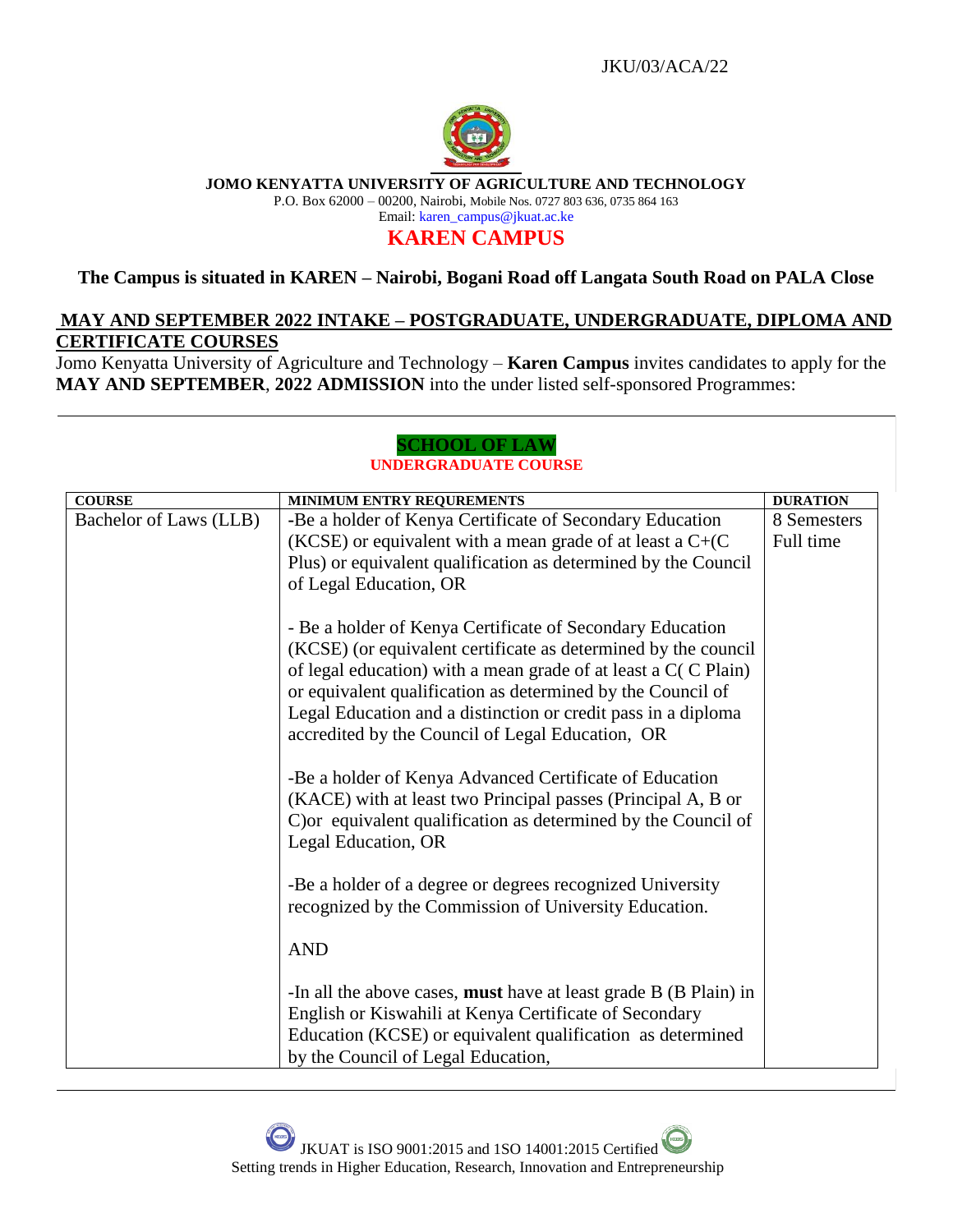## **BUSINESS AND SOCIAL SCIENCES ASSOCIATE DEPARTMENT**

## **POSTGRADUATE COURSES**

## **Ph. D Courses**

| <b>COURSE</b>   | <b>MINIMUM ENTRY REQUIREMENTS</b>                    | <b>DURATION</b>         |
|-----------------|------------------------------------------------------|-------------------------|
| Ph.D            | Be a holder of Masters degree in Business            |                         |
| (Business)      | Administration from JKUAT Or its equivalent from a   | 3 Years                 |
| Administration) | recognized institution/ University.                  | Part-time               |
|                 | OR                                                   | Weekends<br>(Saturdays) |
|                 | Be a holder of a Masters Degree in a relevant        | $\&$                    |
|                 | discipline in any one Business Administration option | Sundays)                |
|                 | from JKUAT or its equivalent from a recognised       |                         |
|                 | Institution/University.                              |                         |

**NB: Holders of Executive degree programmes do not qualify for the above**

# **Masters Courses**

| <b>COURSE</b>                                                                               | MINIMUM ENTRY REQUIREMENTS                                                                                                                                                                                                                                                                                                                                         | <b>DURATION</b>                                                                                                    |
|---------------------------------------------------------------------------------------------|--------------------------------------------------------------------------------------------------------------------------------------------------------------------------------------------------------------------------------------------------------------------------------------------------------------------------------------------------------------------|--------------------------------------------------------------------------------------------------------------------|
| Master of Business<br>Administration (MBA)<br>Options: Finance,<br>Strategic<br>Management) | Be a holder of a Bachelors degree in a relevant field<br>with at least Second Class Honours upper division<br>from a recognised university<br><b>OR</b><br>A holder of a Bachelors degree with second class<br>honours lower division plus at least two years post<br>qualification experience.<br>Any other qualification recognized by the University<br>Senate. | 4<br>Semesters<br>Part-time<br>(Evenings)<br>$\&$<br>Saturdays)<br>OR.<br>Weekends<br>(Saturdays)<br>&<br>Sundays) |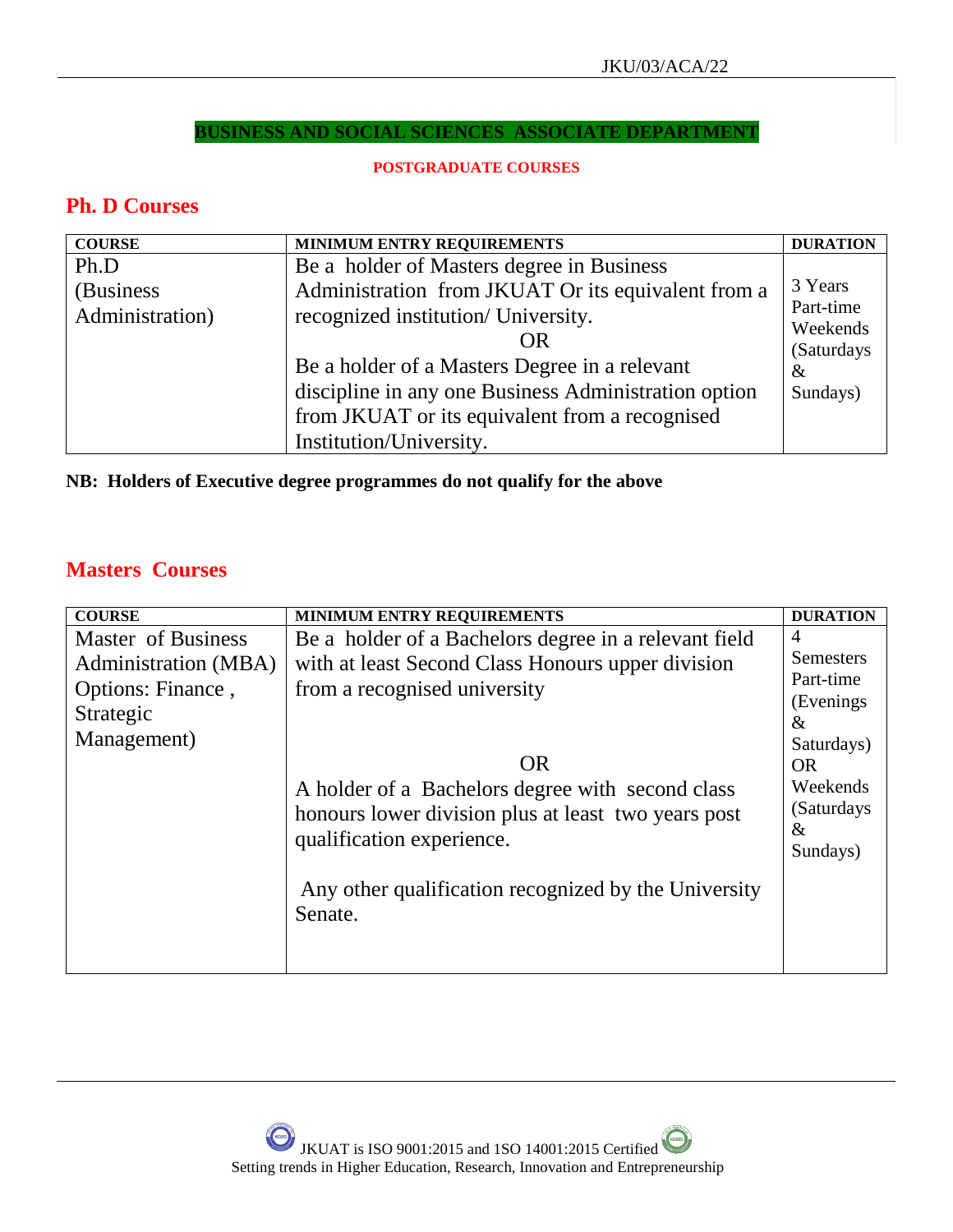# **UNDERGRADUATE COURSES**

| <b>COURSES</b>              | MINIMUM ENTRY REQUREMENTS                                                                                                                                                                                                            | <b>DURATION</b> |
|-----------------------------|--------------------------------------------------------------------------------------------------------------------------------------------------------------------------------------------------------------------------------------|-----------------|
| <b>Bachelor of Business</b> |                                                                                                                                                                                                                                      |                 |
| Information                 | -Minimum aggregate of $C$ + at KCSE or Equivalent and                                                                                                                                                                                | 8 Semesters     |
| Technology                  | a minimum of C in Mathematics and C in English or                                                                                                                                                                                    | Full time       |
| B.Sc. Procurement and       |                                                                                                                                                                                                                                      |                 |
| Contract Management.        | - KACE Certificate with minimum 2 Principal passes                                                                                                                                                                                   |                 |
| <b>Bachelor of Commerce</b> | and a minimum of a Credit pass in Mathematics at                                                                                                                                                                                     |                 |
|                             | KCE. Or                                                                                                                                                                                                                              |                 |
|                             | -An accredited diploma in a relevant discipline from an<br>Institution that is recognized by the University Senate,<br><b>Or</b><br>-Any other qualification accepted by the University<br>Senate as equivalent to any of the above. |                 |

# **DIPLOMA COURSES**

| Diploma in                  |                                                                  |           |
|-----------------------------|------------------------------------------------------------------|-----------|
| <b>Business Information</b> | KCSE Grade C-; with at least C- in Mathematics and English.      | 18 Months |
| Technology                  | <b>Or</b>                                                        | Fulltime  |
| Purchasing and              | -KCE Div II with a credit pass in both Mathematics and           |           |
| <b>Supplies</b>             | English. Or                                                      |           |
| Management.                 | -Credit Pass at certificate provided such candidate had at least |           |
| <b>Business</b>             | D+ aggregate at KCSE.                                            |           |
| Administration              |                                                                  |           |
|                             |                                                                  |           |

# **CERTIFICATE COURSES**

| Certificate in<br>• Purchasing and<br><b>Supplies</b><br>Management<br><b>Business</b><br>Administration | -Mean Grade: D+(Plus) at KCSE or KCE Division III | 3 Months<br>Fulltime |  |
|----------------------------------------------------------------------------------------------------------|---------------------------------------------------|----------------------|--|
|                                                                                                          |                                                   |                      |  |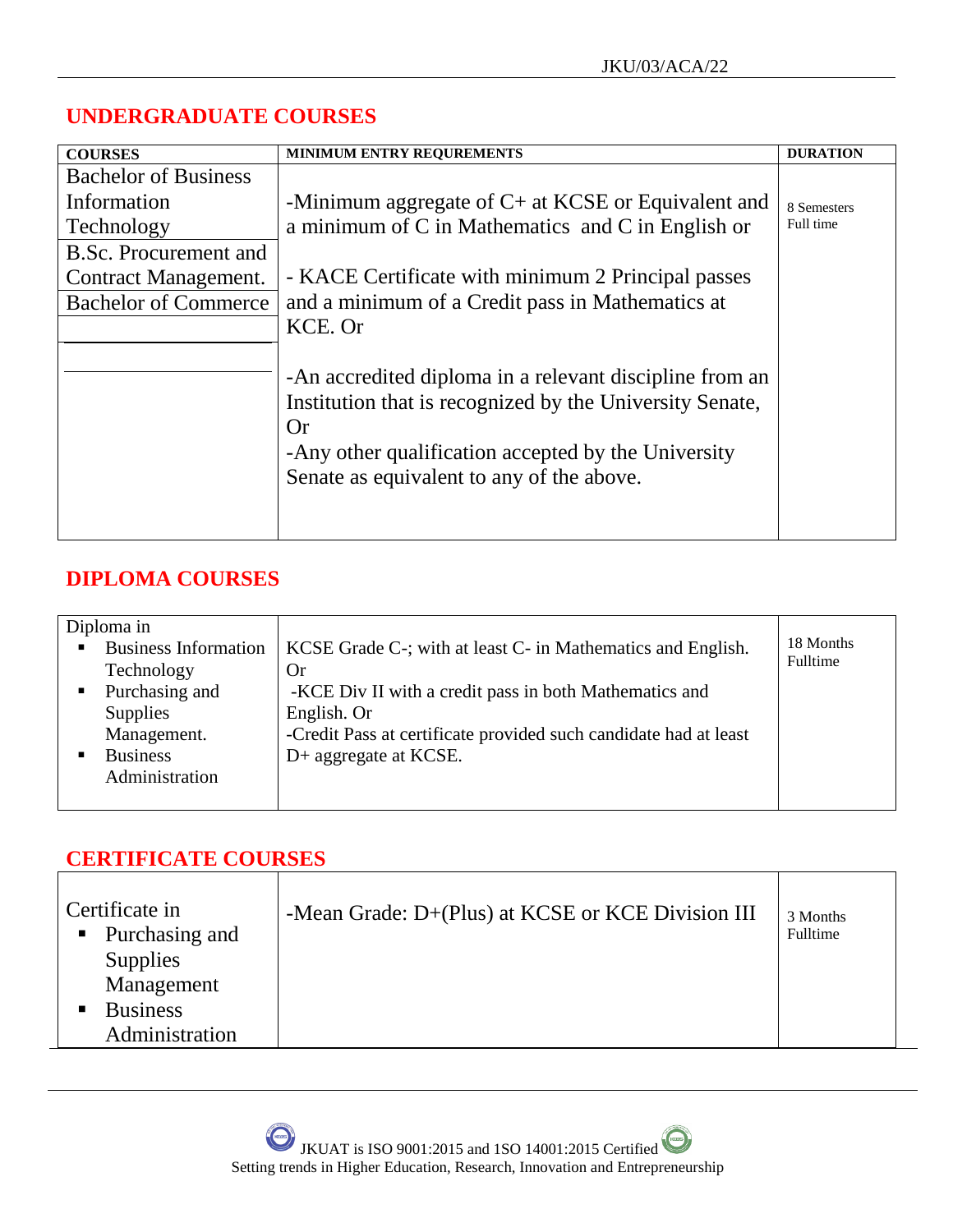### **INFORMATION TECHNOLOGY AND COMPUTING ASSOCIATE DEPARTMENT**

# **UNDERGRADUATE COURSES**

| <b>COURSE</b>                     | MINIMUM ENTRY REQUIREMENTS                                              | <b>DURATION</b>                |
|-----------------------------------|-------------------------------------------------------------------------|--------------------------------|
| <b>B.Sc. Data Science and</b>     | An aggregate mean grade of $C+$ (C PLUS) in K.C.S.E.                    | 8                              |
| <b>Analytics</b>                  | (or equivalent examination) and a minimum grade of C                    | <b>Semesters</b><br>(Full time |
| (NEW PROGRAMME)                   | (C PLAIN) in Mathematics and English. Or                                |                                |
| Programme<br>aims<br>at           | TWO Principal passes in 'A' level/Kenya Advanced                        |                                |
| training learners<br>who          | Certificate of Education (KACE) with Credit pass in                     |                                |
| have a keen interest in           | Mathematics. Or                                                         |                                |
| modern<br>computing               | A degree or degrees in a relevant field from a University               |                                |
| methodologies                     | the Commission<br>recognized by<br>University<br>for                    |                                |
| specifically<br>finding           | Education. Or                                                           |                                |
| hidden<br>and<br>patterns         | A diploma in Data Science or any other equivalent                       |                                |
| solutions through<br>data         | qualification recognized by the university senate will                  |                                |
| consumption<br>and                | join the Programme in the First semester of the Second                  |                                |
| analytics.                        | year.                                                                   |                                |
|                                   |                                                                         |                                |
| <b>Information</b><br>B.Sc.<br>in | -Mean Grade: KCSE C+ and Grade C in English and                         |                                |
| <b>Technology</b>                 | Mathematics Or                                                          | 8 Semesters<br>(Full time)     |
|                                   | -Two Principal Passes in A-Level/Kenya Advanced                         |                                |
|                                   | Certificate of Education(KACE) Or                                       |                                |
|                                   | -A Credit pass in Diploma in Information Technology,                    |                                |
|                                   | Management & Information Technology (MIT) Or<br>Computer Technology. Or |                                |
|                                   | -Any equivalent qualification recognized by JKUAT                       |                                |
|                                   | University Senate.                                                      |                                |